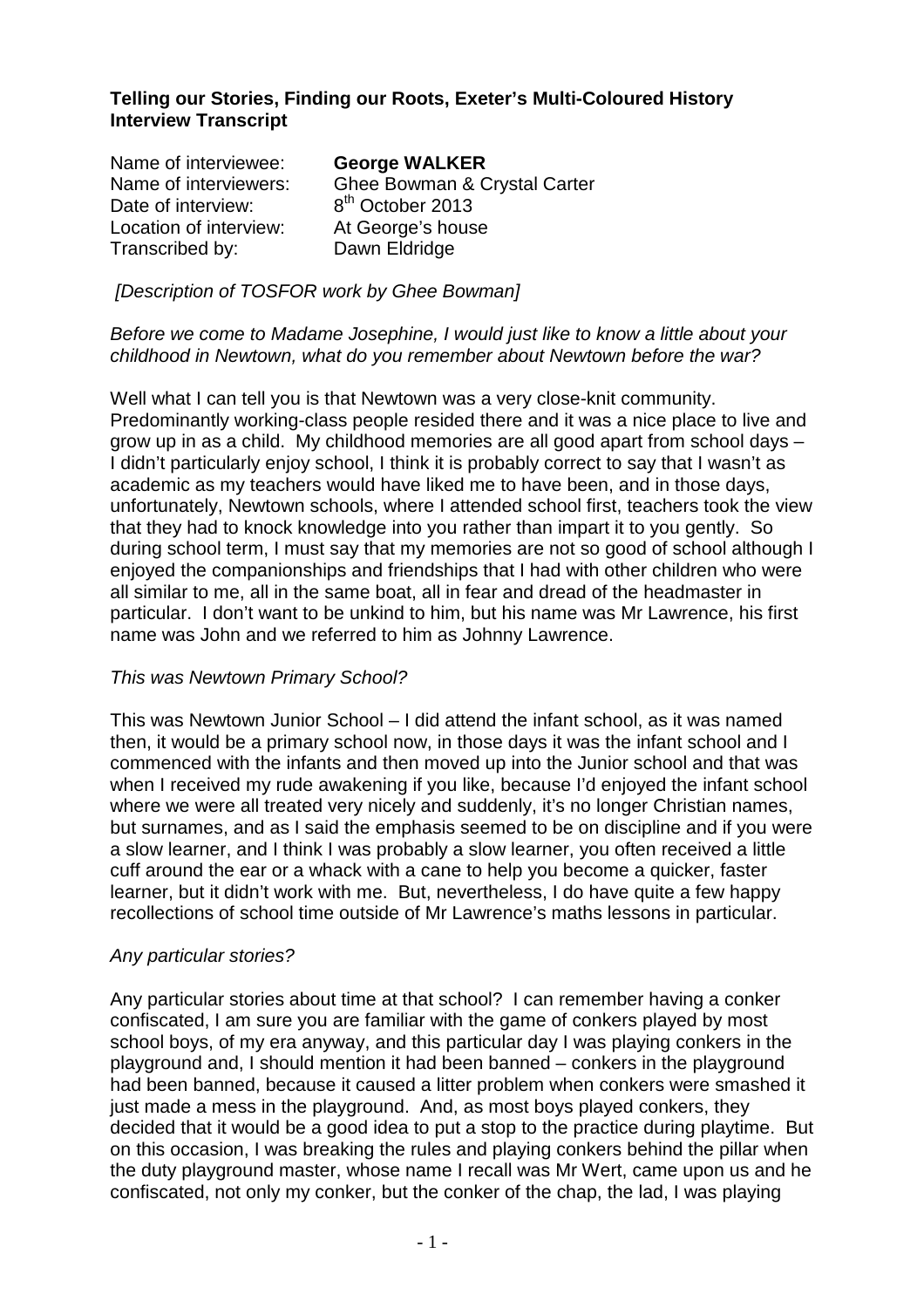and I was particularly upset because my conker had already 'conkered' about 14 others and so I lost a conker 14 which was, you know, pretty valuable to a school boy – and I never got it back. That was one little incident I can recall.

Did you bake your conkers or dip them in vinegar?

We did yes, we'd bake them and soak them in vinegar to try and harden them.

And that wasn't cheating in your school?

Yes, you weren't supposed to play with a 'bakie' as we called them. Before you commenced playing you'd say to the other boy: Is that a bakie? And of course he would lie and say no, or you would lie if yours was a bakie. Bakie's were hard [laughs].

George, do you mind if I ask when were you born?

I was born in 1930, 19<sup>th</sup> July 1930.

So you would have been at Newtown Junior School from about 1937 or 38?

'36 until moving up to the Senior School in '41.

## Which senior school?

St Luke's College, no longer there as a school. The school did exist, took on the name of St Luke's, but dropped the college. I attended St Luke's College School when it was part of the college and it started out in life known as St Luke's Practising School, where the students who were training to become teachers would go in to the school and practise on the boys. And so it was known as St Luke's Practising School and it came under the auspices of church.

The Diocese.

Yes, that's the word I was looking for.

So where.. because I went to St Luke's College myself, I did a teacher training course there. Where was the school then?

The school? The school as you stand on Heavitree Road facing the school, the college, then it was on the extreme left-hand end of those buildings, and the entrance is still there today: a small entrance with a low stone wall. That led down into the playground which I note, when I pass by there, has been built on now, the playground no longer exists as it did.

I think the playground is now Baring Court. So going back to a bit earlier, and where did you live then George?

On Portland Street.

What number?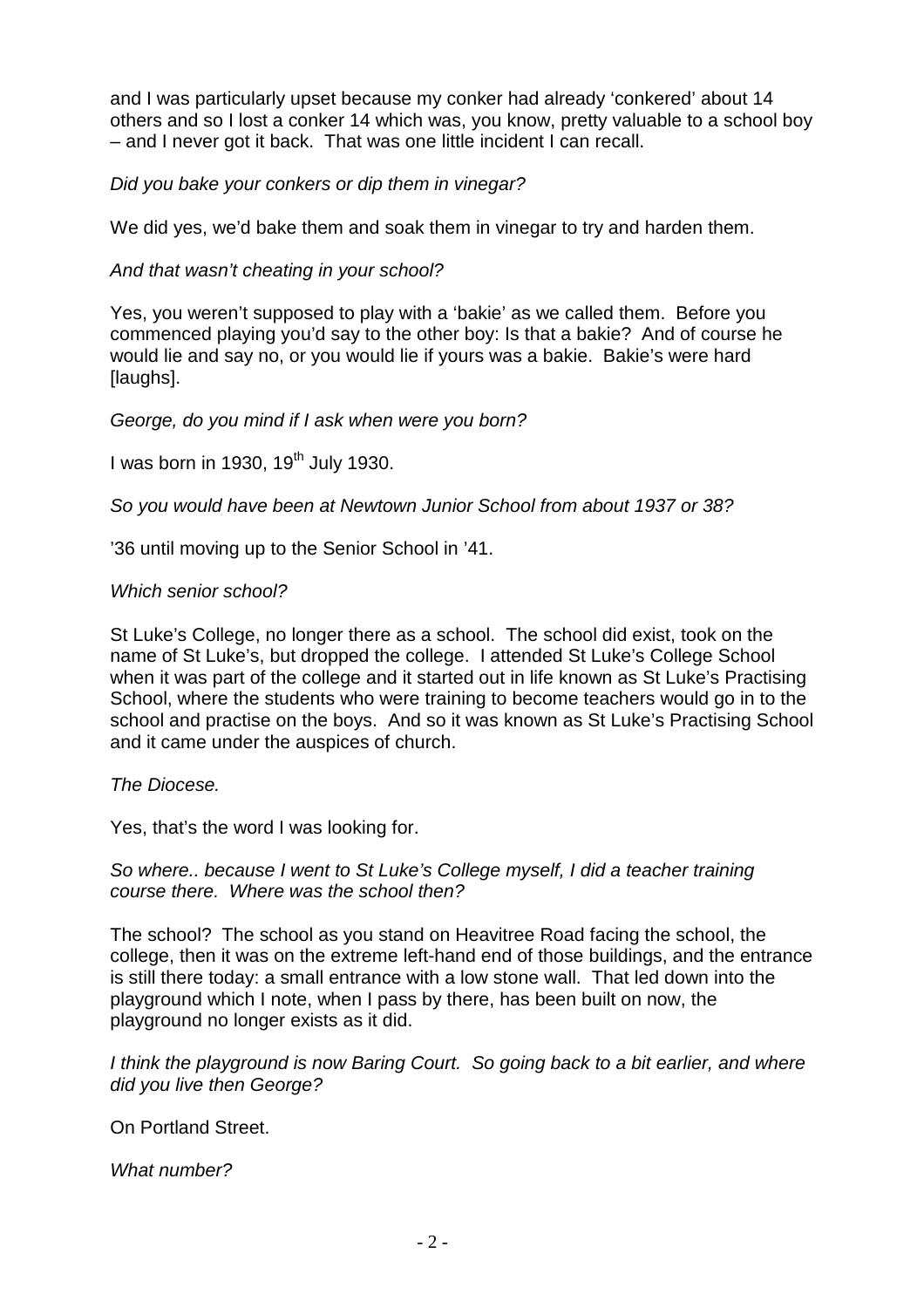56 just about halfway up, going up.

# Tell us something about your family George.

I will do, if you will forgive me, I just thought of something else about Newtown School. Newtown School, being right in the heart of Newtown, was not a school blessed with playing fields, so it just had a tarmac playing area, playground, on a slope, and so to encourage pupils to get some useful exercise, the school had erected, what we used to refer to as 'the ladders'. Ladders were slung under what we used to call the shed, there was a long shed alongside the playground, and under the rafters of the shed, they had suspended, horizontally, a ladder. And on one end, the playground was on a slope, the top end of the ladder, was a vertical ladder which you climbed up and then your position on the horizontal ladder [laughs] and then swung, monkey-fashion, across the ladder to the end, and that was good exercise and strengthened the upper body and the arm muscles, and it was always a competition between the boys to see who could miss out the most rungs as they swung across. And when you commenced as a new boy, it would be just going like this: one rung in the front, then by swinging missing one rung, then when you got more adept and smarter at it, you would smartly miss out two rungs. Three rungs – almost impossible. But there was one boy, and he is still alive today, I do bump into him occasionally and I do recall that Bill Coleridge was the only boy I knew who could swing the length of that ladder missing three rungs.

# How many could you miss?

Two. Bill could miss three – I might have done it once or twice, but he could do it consistently, he was like a monkey.

# Did he have particularly long arms, or strength?

I think he probably had longer arms, but he was, as it turned out in later life, quite athletic. So he was an athletic boy, but I remember when you missed three rungs it meant that your head had to be tucked in as well, because missing three rungs drew you up, you see, so in order not to bash your head and be able to reach quite far, it was necessary to tuck your head in as you swung along. And Bill was very good at that, and that was the ladders.

The other thing we did at Newtown School… with the headmaster as much of a disciplinarian as he was, I must say he had a great love of cricket and although we weren't blessed with a cricket pitch or even a grassed area to play on, we did play cricket on that sloping asphalt playground, because Mr Lawrence had fashioned two sets of stumps and set them into a wooden base and so he would bring these out at playtime, during the Summer, and place stumps down at the lower end of the playground, pace out 22yds and place – I would imagine it was 22yds. – and place the other stumps at the other end, and he would organise that all the boys would play and get a chance at batting.

And you would sit around the perimeter of the playground waiting for your name to be called to the guy at the back and, as boys were bowled out, Mr Lawrence would call the next boy, probably use the register, I don't know, but you were called eventually. And we used to sit there hoping, and it frequently happened, he got so carried away because of his love for cricket and wanting to encourage boys to play, he would get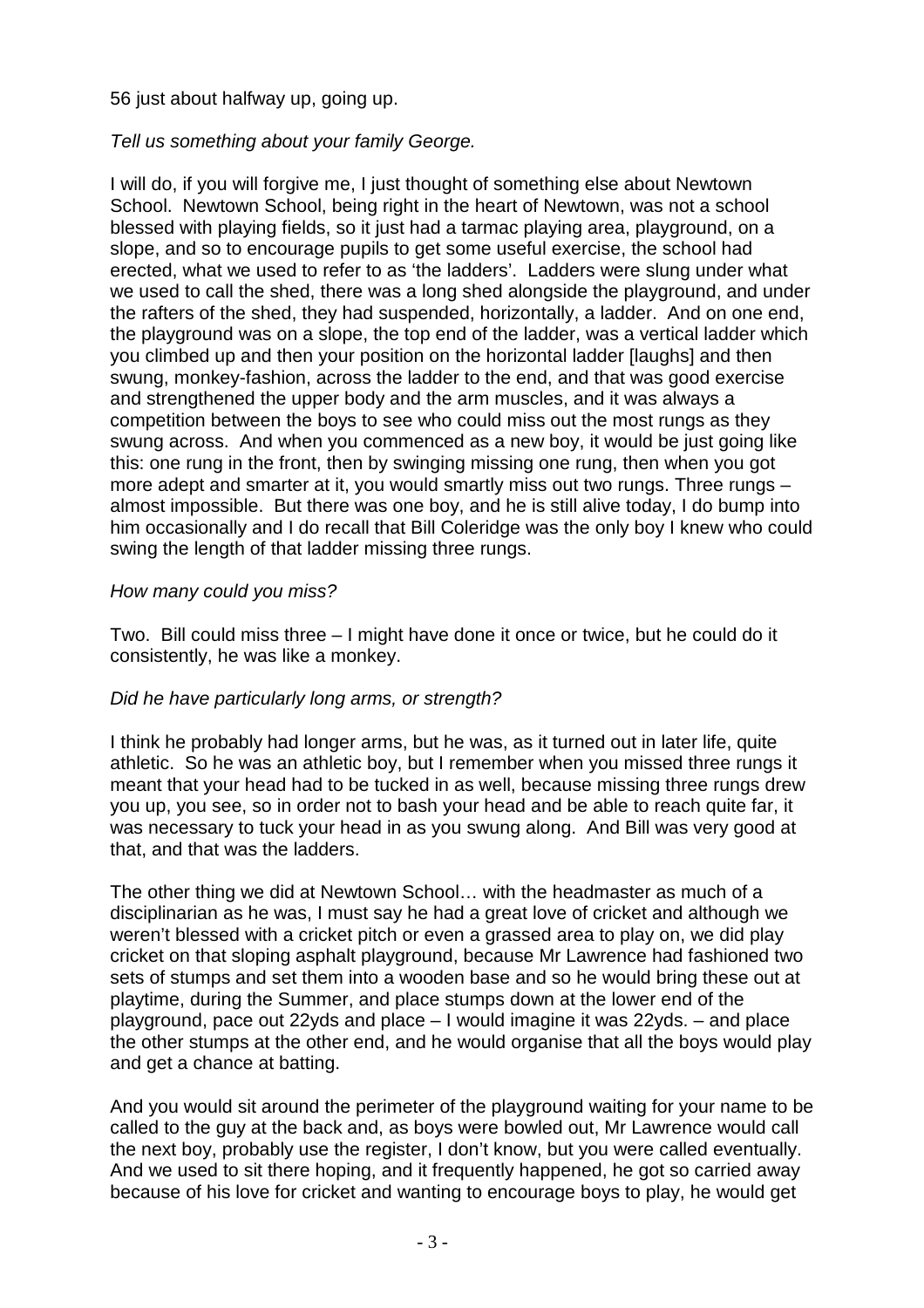carried away, and we would be thinking: let's hope he forgets it's maths next lesson. And oftentimes he would, he would get carried away, and sometimes, I can recall, spending the whole afternoon playing cricket, or just watching boys playing cricket, waiting for your turn. I believe I am right in saying that at one time, he played for Exeter, or it might even have been Devon, Johnny Lawrence himself.

And that was one of the nicest things about him, he was a chap who liked cricket and encouraged us to play cricket. Get him in the classroom teaching maths and he was transformed into a tyrant with a cane.

#### Were you good at maths, did it go in?

No. In those tables you would learn, tables for example, by rote and one of the things that used to happen, they commenced the maths lesson by going through the tables, everybody repeated the tables starting from second times table right up to 12, and I can remember sitting there mouthing, pretending and then he would occasionally stop and pick on me and say: what is 7 x 7s', you know, and of course if, like me, you were just pretending, you would get caught out.

#### Can I just go back to cricket and games – did you ever go up to Belmont Park to play games?

With the school? No. But Belmont Park featured very much in the lives of boys who lived in Newtown. After school we would make for Belmont Park, especially after tea in the summer, or indeed in the winter it would be football, and we would play there until dusk or when the playground was locked up, because in those days, there was a park-keeper who resided in a house at the top of the park on Blackboy Road, and at dusk he would come down and lock the gates. I don't think there are gates on the park any more, but to us boys, they were tall metal gates, you know, too high to climb on them. And he would lock the gates and ring a bell as he came down through the park to warn everybody that he was now locking up the park and you should be out of there, you know. But yes, we played games in Belmont Park and, in those days, Belmont Park was a hive of activity. There were children everywhere playing games. If it happened to be football, you would start out with a few boys on each side – one boy would bring a football on and, as boys arrived, they would stand at the side and say: can I join in? And we would say, yes you are on that side, and the next boy to come along would be on the opposing side and so on. And you would often end up with about 30 odd boys on each side and it would take up the whole of the park area eventually. That would continue either until dusk or it was time to leave the park or, as frequently happened, the boy who owned the ball would pick up the ball and say: I am sorry, I have to go now, and that would bring the game to an end, that was it.

## And what was in the park at that stage, George, were the huts there?

No, that's another story [laughs] – I am sorry I am going to be a bore for you…

No, it's ok.

In the summer time we played cricket, but because we were poor kids, we weren't blessed with expensive cricket sets, occasionally there might have been a kid who had three stumps and he would bring them along, but nearly always we used trees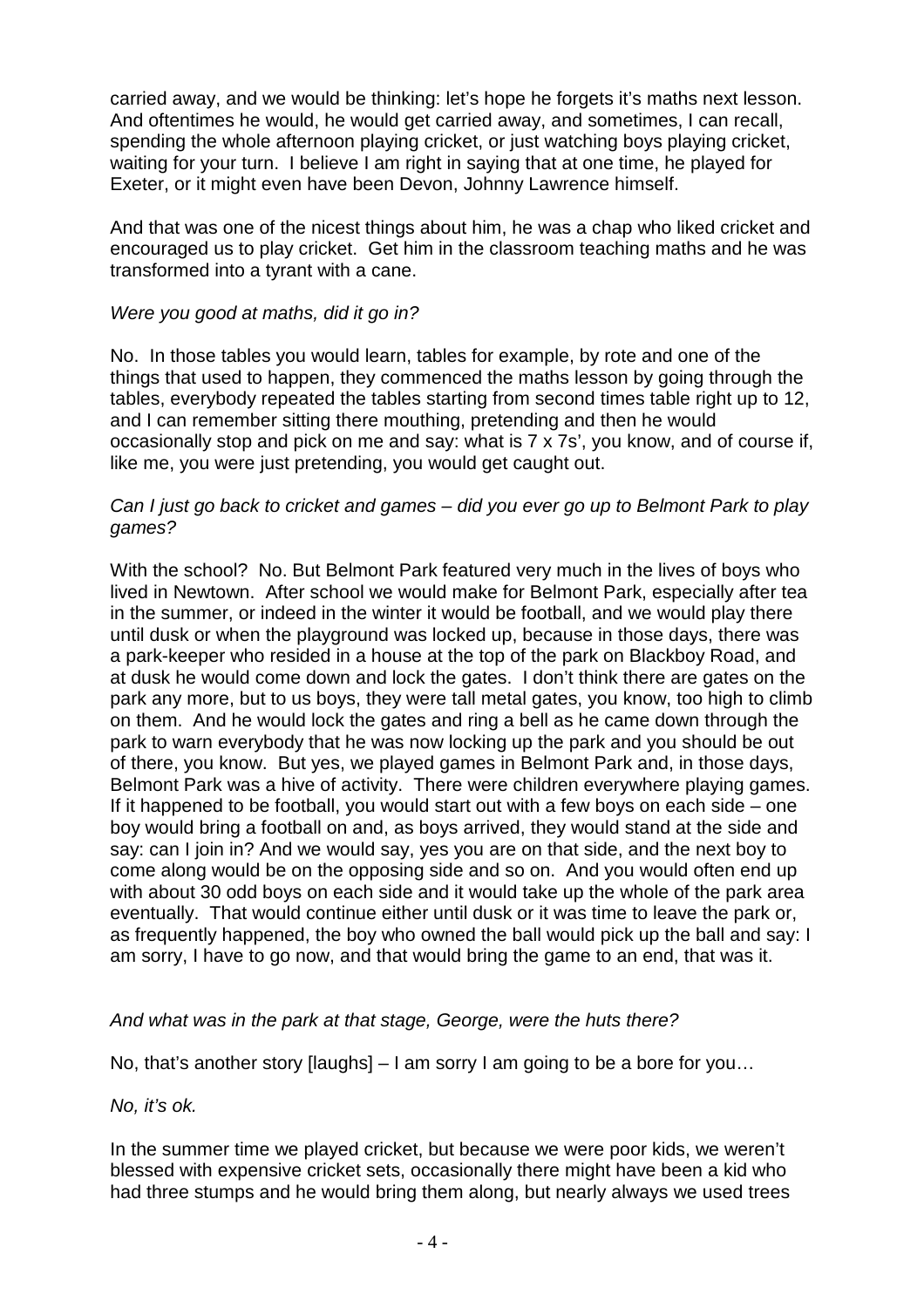as stumps. And at one time, the tree in the main park as you walk in to Belmont Park from Clifton Road, the main path leading along the lower edge – I think they were plane trees – the plane trees then, most of them, were scarred at the bale height, because we would hack off the bark with our bats to show the level, the height, of the wicket. And then we would have one boy obviously batting, one boy bowling, the rest fielding. Leather balls were not permitted – that was against the rules of the park, so it was usually tennis balls or a rubber ball, we weren't allowed to use proper cricket balls, it was too dangerous to other children. But the park was always, always extremely busy with kids playing their different games. The swings came some time in the '30s, the swings and the seesaws – there were two seesaws, a set of four swings, if I remember rightly and Uncle Tom Cobley and a maypole, and a slide. And I remember all that being installed, because when I first visited the park, we obviously knew this work was going on, we couldn't wait for work to be completed, and the ground was still muddy when we used those apparatus for the first time. Eventually I think they tarmac-ed in that area as well. You were shaking your head when I said: Uncle Tom Cobley – you not aware of… an Uncle Tom Cobley is a long seat suspended on bars at each end and it goes from left to right, if you can picture perhaps about 8 boys all sat either astride of this thing or side-saddle and one boy at each end, of the Uncle Tom Cobley, would hold the supports, there would be like an oblong steel structure to support this thing ,and two bars coming down to each end of the seat. And you would have one boy stood at one end working it up with this motion and another boy at the other end doing the reverse, you see. And gradually this thing would go at quite a speed.

# And did you sing as you did it?

Yeh yeh we'd sing. People like Coleridge I mentioned earlier, the athletic Bill Coleridge, he would be climbing the bars that supported this thing, and doing all kinds of tricks and turning over and putting his feet through his arms.

This is fascinating George and, I should say that we've come here to talk about, to ask you about specific things, but I suppose I am thinking that I know people now who work for the Newtown Community Association who would be very interested to hear this, and people who work in the Belmont Park, so I think it's really good to have that. But I just want to move it on slightly – I don't know if you remember, some time in the '30s – do you remember – there was a meeting of the Blackshirts in Belmont Park?

I do indeed, I didn't attend it because I was only a kid, but it so happens that my mother had a couple of lodgers who were staying with us and one of them was a Blackshirt, and he used to attend these meetings, much to the dismay of my father who was a 1<sup>st</sup> World War veteran and he didn't approve of the Blackshirts or the fascist movement at all, but this one fellow that lodged with my parents, he was a Blackshirt and I can remember as a kid, sitting listening to the sort of political discussions that used to take place around the fireside, between my father and this chap who was a Blackshirt. And I mean it didn't mean anything to me at the time, I didn't understand what was going on, but I do recall the Blackshirt era.

## Do you remember the name of the lodger?

It might come back to me in a minute – we had two at that particular time. They were there, because they were on the construction of the Savoy Cinema which stood in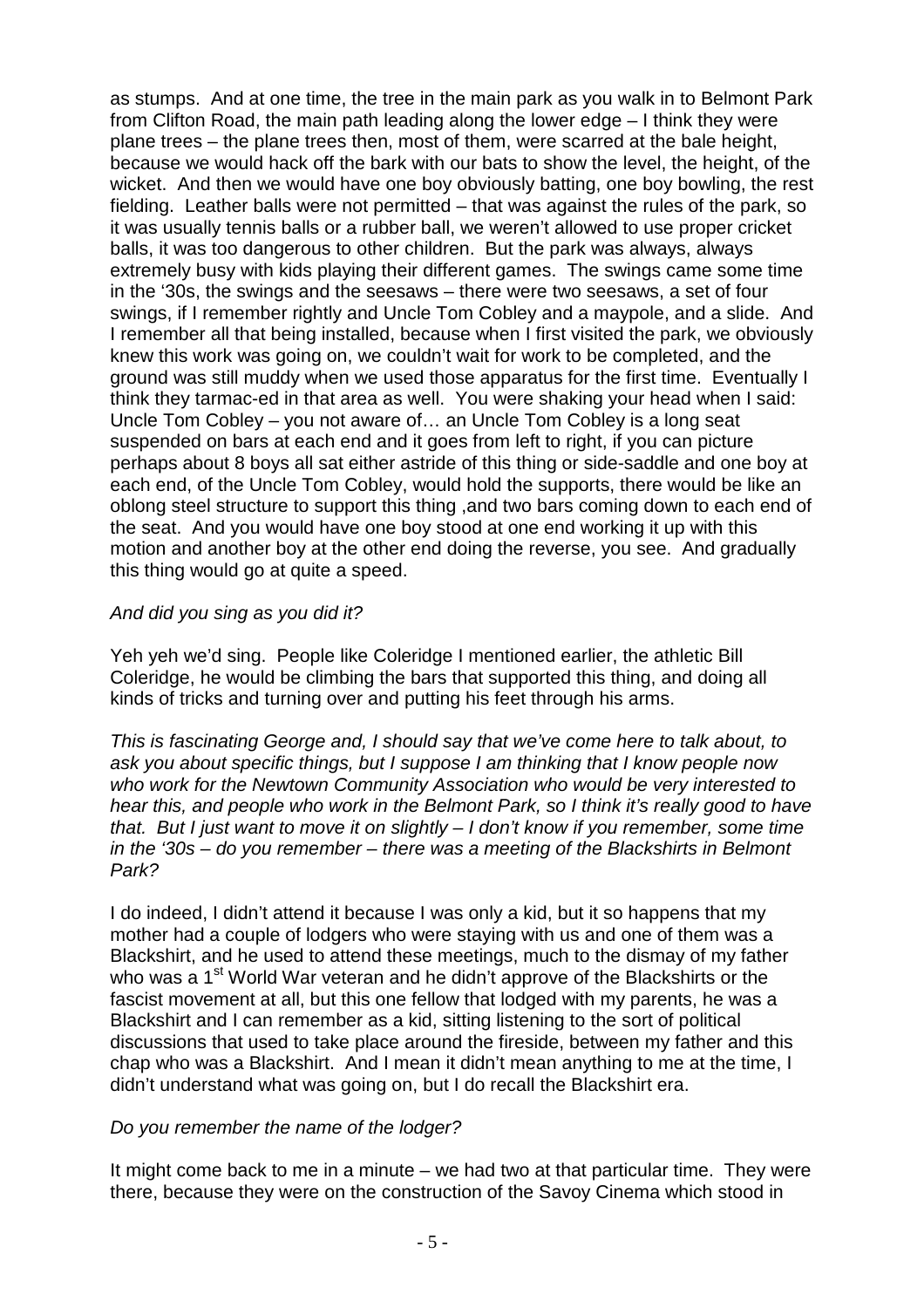the London Inn Square, both the Savoy Cinema and the London Inn have both since long departed.

Waterstones Bookshop I think now.

That stands on the corner? Yes that was on the corner, the top as you look down, top left-hand corner, looking into the square and the Savoy Cinema looked up towards the High Street and backed up almost to Northernhay, that's where the Savoy Cinema stood.

This is again a bit of a diversion, but could you, I'd like you to look at these photos – this is a book called 'Black Shirts in Devon' by Todd Gray and there are two photos in there which are supposedly Mosley in Belmont Park.

Yes that looks like Oswald Mosley.

But does it look like Belmont Park to you? Because I've tried to locate that photo and I've failed because I don't actually think it's Belmont Park.

It's very difficult to tell – I would guess there's a good chance that that's somewhere in the vicinity of Belmont Park and the thing that makes me think that is this sign here, because on Clifton Road there was a garage – although there weren't many cars around in those days – they did car repairs, and it was called Abbot and Munday and I see the name of Munday on that sign there.

## Whereabouts was the garage?

It was destroyed in the Blitz, but it was next to the Globe Inn – as you come up Clifton Road, past the Globe Inn towards Belmont Park, Abbot and Munday's garage was right there, on the left.

I think there is a car park there now.

Yeh

OK maybe then.

Although I don't recognise anything else there, but it's in a very densely, built-up area judging by the chimney pots – it could be Newtown.

Thank you for that. You seem to know so much and you remember so much, it's fantastic.

My wife, if she was out here, she would say: he's got this fantastic memory for anything around his childhood era, but he can't remember what he was supposed to do last week, you know [laughs]

Can I move you on to Madame Josephine – tell us what you remember about Madame Josephine.

Well the thing that stands out about Madame Josephine is that, if you can picture Newtown pre-War, we didn't really see anybody unusual or from outside our own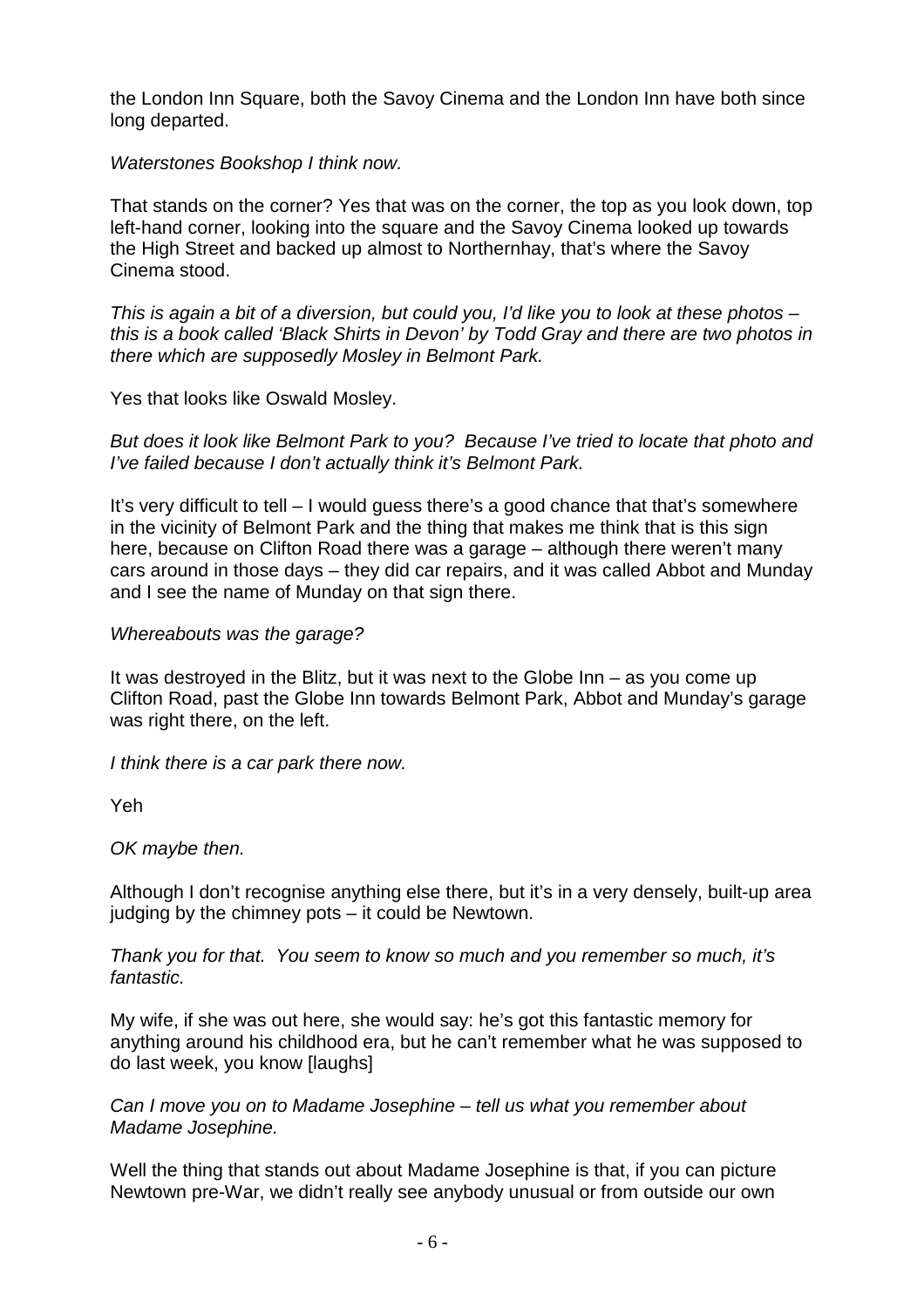community or from the city, people that were like us. And then this lady appears, black, dressed differently – I seem to remember she wore either a cape, yes a cape she wore, and some sort of head-dress but it didn't conceal her face, you know it wasn't as the Muslims wear today, but it was definitely a head-dress, more like a nurse would wear I suppose, and so for that reason, when she arrived and took, what I assume to be a lease on this shop in Clifton Road, we were all amazed and curious to know what she was going to be doing. But it turned out that she was a herbalist and in that shop window would be displayed things like plant roots and stuff that looked like, I can recall seeing, liquorice root, you know, stuff like that on little plates and baskets. And so we used to look in this window and think: what does she do with that? You know and, as kids would, we'd think she was a witch doctor, she's come over from Darkest Africa and she is going to practise over here. But I can not honestly recall seeing anybody enter the shop, but I think she must have had clients because how would she have existed otherwise. I never ever spoke to the lady, she didn't speak to us, passed her many a time and she would sometimes walk through the park or around the edge of the park and I'd since learned, I didn't know then, but I know today, that she actually resided on Park Road, which is a road leading off Polsloe Road. I only know that because I do have a 1941 Besley Street Directory of Exeter – I've got it there for you to have a look at. And I looked it up and there she is in Park Road.

#### And what do you think a herbalist in 1939/1940 – what do you think she did, what do you think it meant – herbalist?

I think it was obviously one of the earliest forms of alternative medicine, but it's hard to believe that working-class people in Newtown would have had the faith in such practises, you know. I think people would have been highly suspicious of it. It would have been a trade or a profession completely foreign to most working-class people.

## And you remember something about her daughter?

Yes, I remember she had a daughter and I think the daughter received a good education, I think she went to Bishop Blackall school, now closed. I can remember seeing her in a school uniform.

## And how old would the daughter have been in relation to you?

I think she would have been a similar age, about my age.

And I found that Madame Josephine whose family was Clinton as you told me, she lived in Exeter in Park Road until 1970, and I wonder what happened to the daughter?

Yes, she could still be alive.

I am hoping that the Express & Echo are going to put something in…

They might flush her out, yes that would be interesting.

That's very good. Another thing I thought I would ask you, because we are interested in people who come to Exeter in all sorts of different ways, is if you remember an Italian ice-cream shop on Summerland Road, Summerland Street.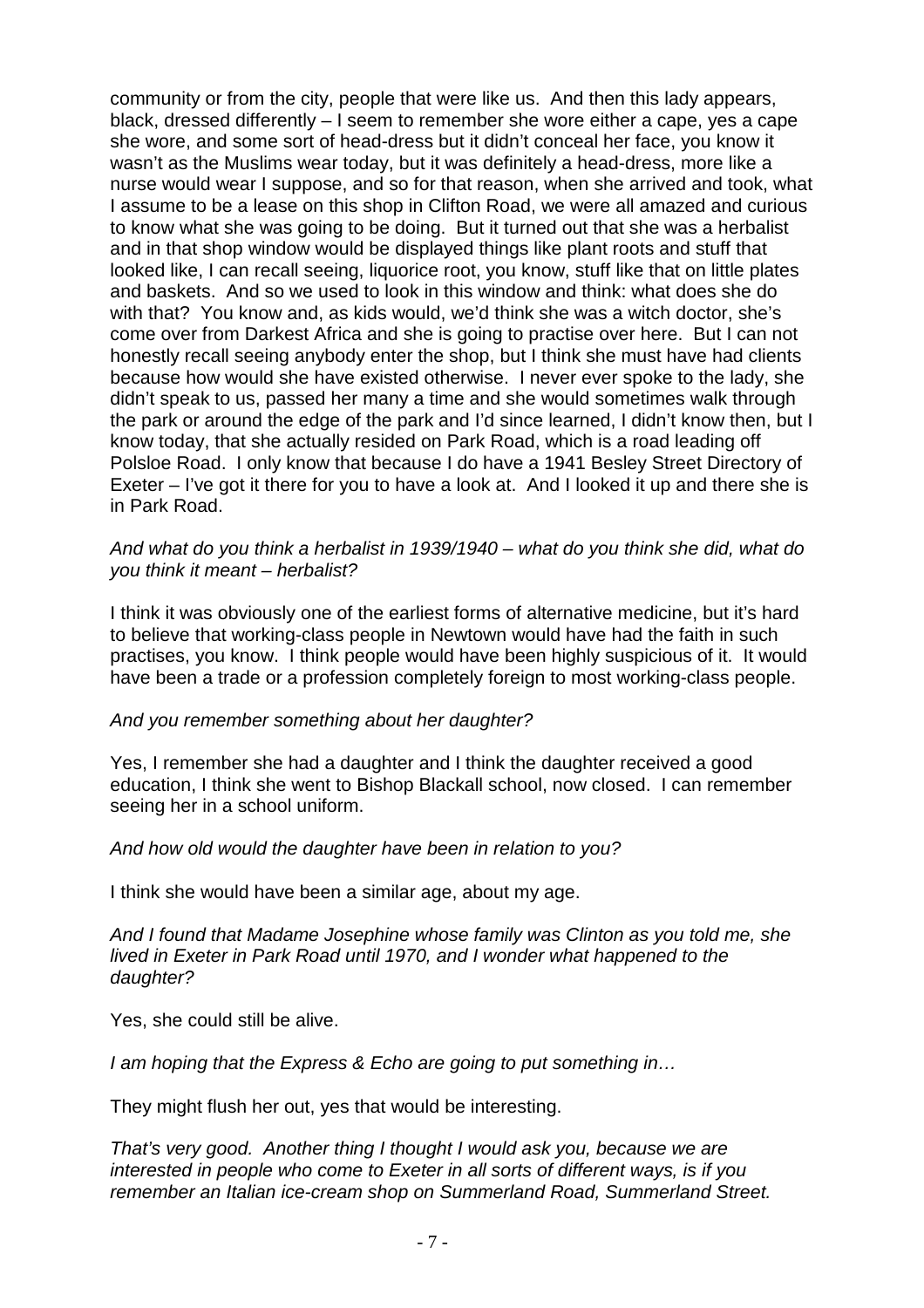## Indeed I do: Mr Morrelli.

# Tell us about Mr Morrelli and his ice-cream shop.

Well, Mr Morrelli who was one of the first ice-cream vendors I can recall seeing in Exeter, he used to push his wheelbarrow, custom-made ice-cream wheelbarrow, it was a cart as opposed to a wheelbarrow, I suppose it would be regarded as a cart, and he would push it around and station it at various places around Newtown and ring a bell, dressed in a white apron and a trilby hat as I recall. He had a round face, he was quite a chubby, cheerful sort of chap. Sometimes on a Sunday I would be sent up to Mr Morrelli's to get a basin full of ice-cream. Maybe not full of ice-cream, but enough - a couple of scoops maybe. Sounds a bit.. a basinful, I don't think we were that well off, I think it would have been a generous amount of ice-cream, perhaps if mother was a bit flush that week, we would have ice-cream with our dessert or something.

# Do you know how much it cost?

Well it would only be pence, you know. It would be like 2 or 3 pence worth of icecream. Yeh… Mr Morrelli. I think the war put paid to Mr Morrelli, because you couldn't manufacture ice-cream because of the sugar, shortages of sugar etc. so icecream sort of disappeared from Exeter until after the war.

## And he had a shop on Summerland, was it a shop or a place of making ice-cream, do you know?

Well he made it on the premises. I seem to remember it was on Codrington Street as opposed to Summerland Street – I'm a bit hazy on that. I think I used to go to a shop on Codrington Street, which…. Codrington Street largely disappeared during the Blitz – it's where Western Way cuts down through now.

## Do you remember the Blitz?

I do – you don't want to get me talking about the Blitz do you?

OK, maybe we'll save that for another time [laughs].

I've actually done this with Newtown Community Association – they've got my memoirs of the Blitz on record.

OK – as an audio interview?

Yes, they came out here and did it like this.

Well in that case, let's move on and ask you about the American soldiers, the black GI's – what you remember about the Americans when they arrived and what they did and the separation...

Well, it was quite an exciting time for kids, during the War. Thinking back on it sometimes I think well surely we must have been scared, but I don't think we knew enough about warfare to have that fear factor. You know, it was an exciting time in a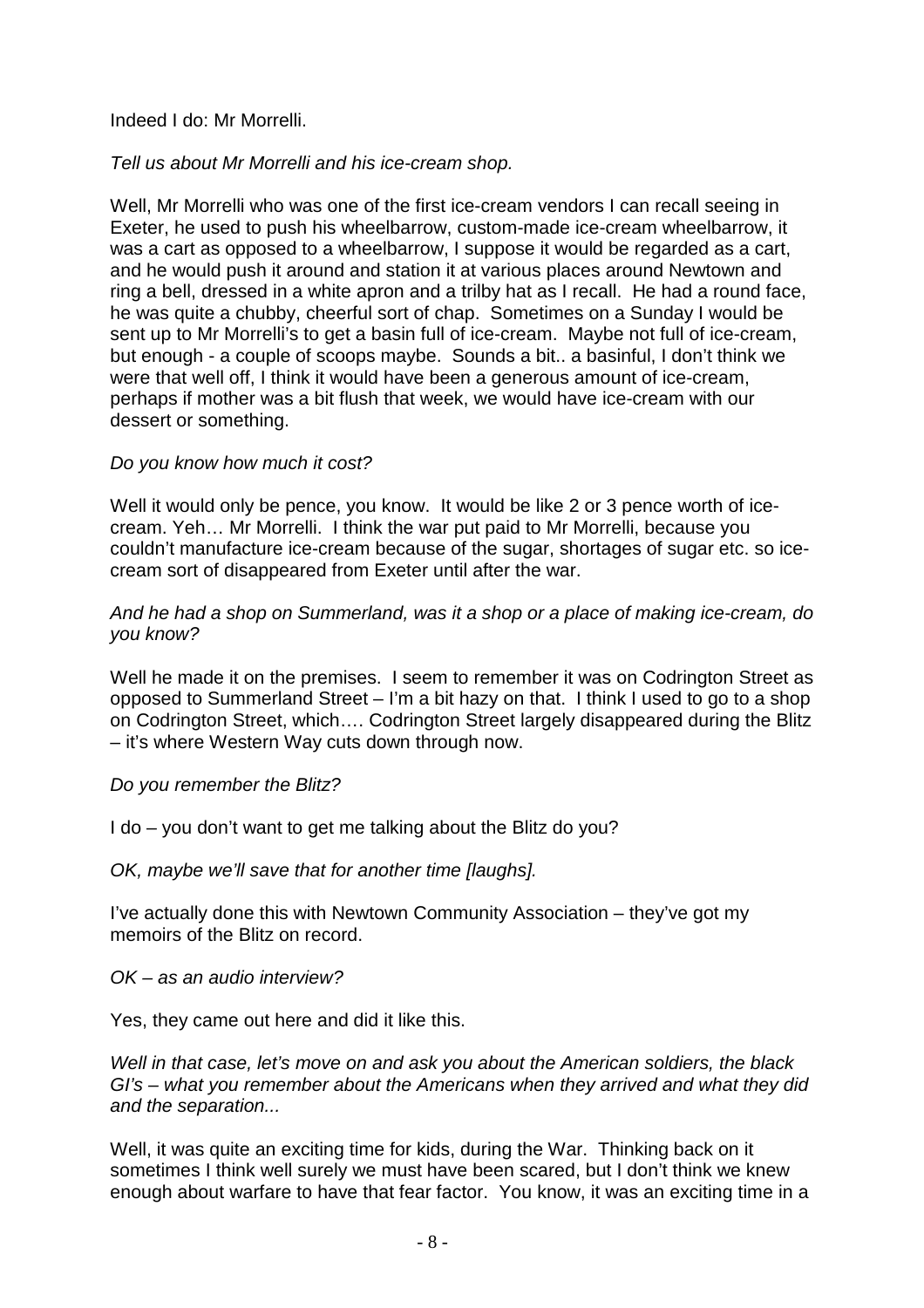way for children, until one experienced an air raid, especially the heavy raid we had in May in the 1942 Blitz that you referred to. Then we realised that it wasn't all fun and games, but it was an exciting time to be a child because you had all these troops come into the city and Exeter was full of servicemen, you see, not only our own, as it turned out, but after Dunkirk, we saw these chaps coming back from Dunkirk, walking the streets of Exeter.

And I can remember we had, at that time, another lodger living with us, he was in the Army Pay Corps, and they were where the huts were built in Belmont Park and this chap was a Cornishman but had been sent up to Exeter with the Pay Corps and he brought his wife with him, and they lodged with my mother for a while and, after Dunkirk, all these chaps were arriving and we boys were keen to get as many souvenirs as we could from these foreign troops you see, so this school teacher – oh I'm sorry I didn't mention that this chap's wife was a school teacher – and so I said to her I'm going to go and see if I can get some souvenirs from these Frenchmen who are walking around Exeter, and she said well you won't know how to ask for a souvenir. And I said yes I will just say: have you got any souvenirs mate? Oh no, she said, I will teach you what to say, and so she taught me my one and only French phrase: "Donnez mois un souvenir s'il vous plait", and I've never forgotten it. And so off I went up to the High Street with a couple of young mates, and we stood there and as these soldiers would come along, we would say: "excusez moi, s'iI vous plait, donnez mois un souvenir, s'il vous plait". And this was fine you'd get given a few francs or sometimes a button off a tunic or something like this, and then I remember stopping one chap and he said: "I'm British son". We thought everybody with a black beret was French, you see. And this chap eventually came along with a black beret and we stopped him and he said "I'm English mate".

Wow, that's amazing. So they came straight on trains from Dover to Exeter?

Not from Dover, from Plymouth.

Oh I see, they came the other way.

A lot of them came from Plymouth.

# This was end of May/beginning of June 1940.

Yes it would have been. They put them into barracks, because in those days, we had not only Topsham Barracks but we had Higher Barracks and I think they utilised the barracks for them and as I say, some of them were billeted out as well, plus no doubt there were cases where they were under canvas. But the place was alive with troops, soldiers, sailors to a lesser degree, airmen – quite a few airmen. And then of course America entered the war and we had this great influx of GIs, and we became aware that America had this segregation problem and the black American troops were confined to the St Thomas area of Exeter and they were actually under canvas on what was then the County showground, where they played rugby and they had a dog track there as well, greyhounds, and the black contingent of Americans were there under canvas, and they were forbidden from coming across the river up into the town. Well, of course, that's all very well to say but difficult to police in practice, so these chaps were keen to join the life and the party that was going on up in the town, and they would find ways of coming across the river even if it meant going quite a way around to get across rather than the old Exe bridge, and they would end up in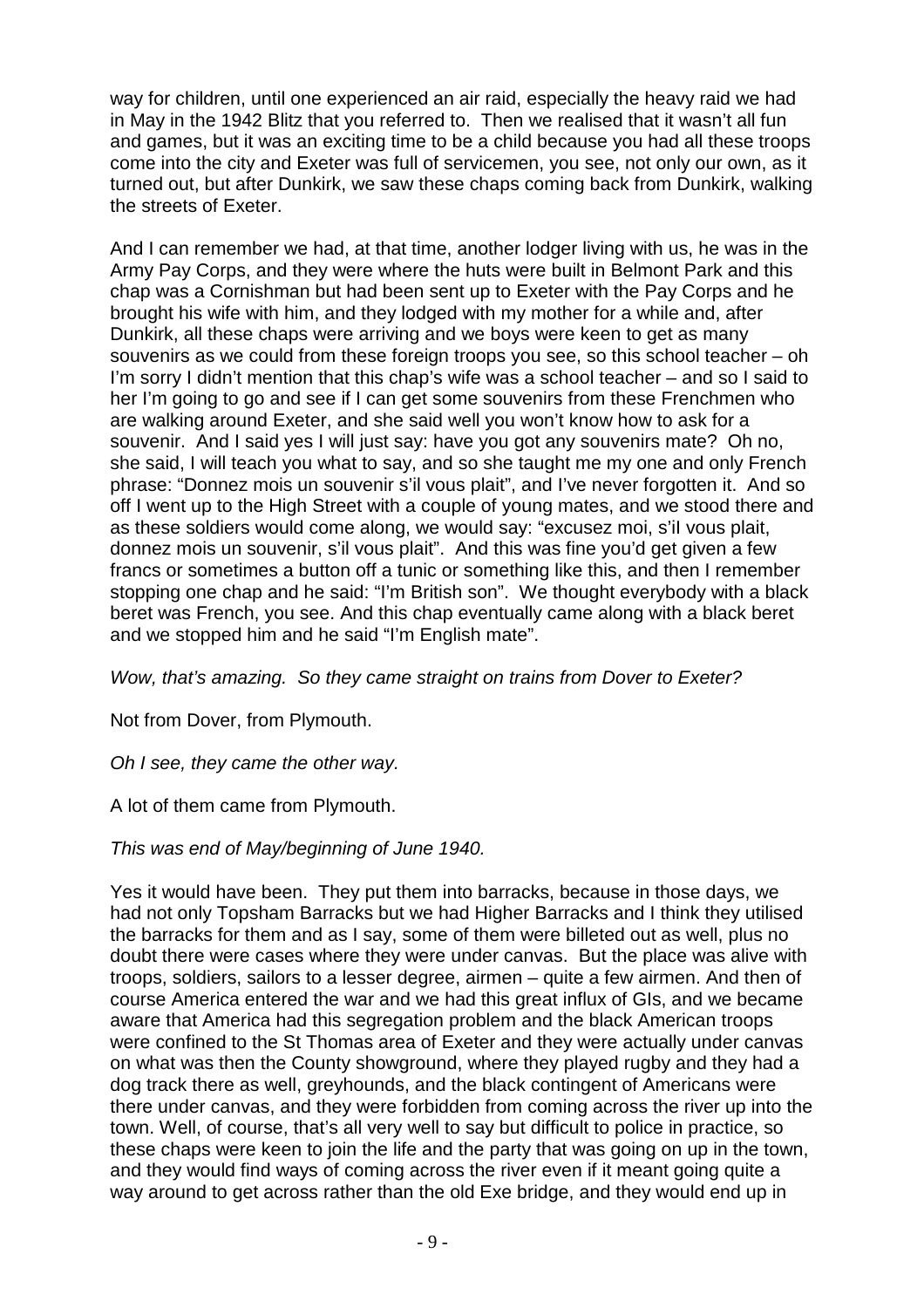the town but, inevitably that would lead to problems when they would come across white Americans who resented them being there and they would end up having fights.

And I think it was around about that time that we first became aware of how people used knives in fights. Pre-war you never heard of a knife fight, but whilst the GIs were here, there were frequent fights where knives were used – by both sides, black and white. And sometimes as boys, we would, in the Summer months, not during darkness but during the Summer months sometimes, I would go with a couple of mates, young lads, and stand opposite a pub which would have been heaving with service men, and just wait to see the action, you know. And you would find American MPs – I think Americans have a different name for them – but their nickname was 'snowdrops' because they had helmets which were white, you see and the 'snowdrops' patrolled the town with long truncheons, and would sort out any troops that were getting up to mischief. And so we boys would just station ourselves opposite a pub entrance and wait for the action to occur. And it frequently would, and you would see Americans being evicted, or would tumble out of the pub having a fight, and then the 'snowdrops' would arrive, hit them over the head with the truncheon and throw them up into the back of the wagon, and take them away. And that was quite common.

And these were fights both between black and white GIs, and between white and white GIs?

Oh yes.

## Any particular pubs where that happened?

The place that we used to make for was the London Inn Square, and there was a pub down there at the side of the old Savoy Cinema – it was built into the side of the same building - that was called the London Inn and that was very popular with Americans because it was more modern that the rest of Exeter. Remember I told you that I watched the Savoy Cinema being built in the mid to late 30's – I think it was built just prior to the war, I think '38/'39, somewhere around that time. And so it was a modern building and as a result, this pub, the London Inn, was modern compared with all the old pubs that had been in existence in Exeter for generations, you see, so I think for that reason, it was popular with Americans especially, because it was more in keeping with the times. So that's where we used to make for, the London Inn Square to see the action, but they used all the pubs.

Another popular place with Americans who were entertaining their lady friends, was the Rougemont Hotel where they would take them and hire a room for the night, or two. And so we would frequently see Americans coming in and out of there, because that was more expensive so probably Americans who were better heeled than the average GI – maybe they were officers or senior NCO's.

## [Crystal Carter speaking]

I know that there were dances, they used to have American Red Cross dances and things like that, did you ever….

I was too young to visit a dance hall to see what went on there but yes, you are right, they did have dances and one of them was at the Civic Hall – no longer in existence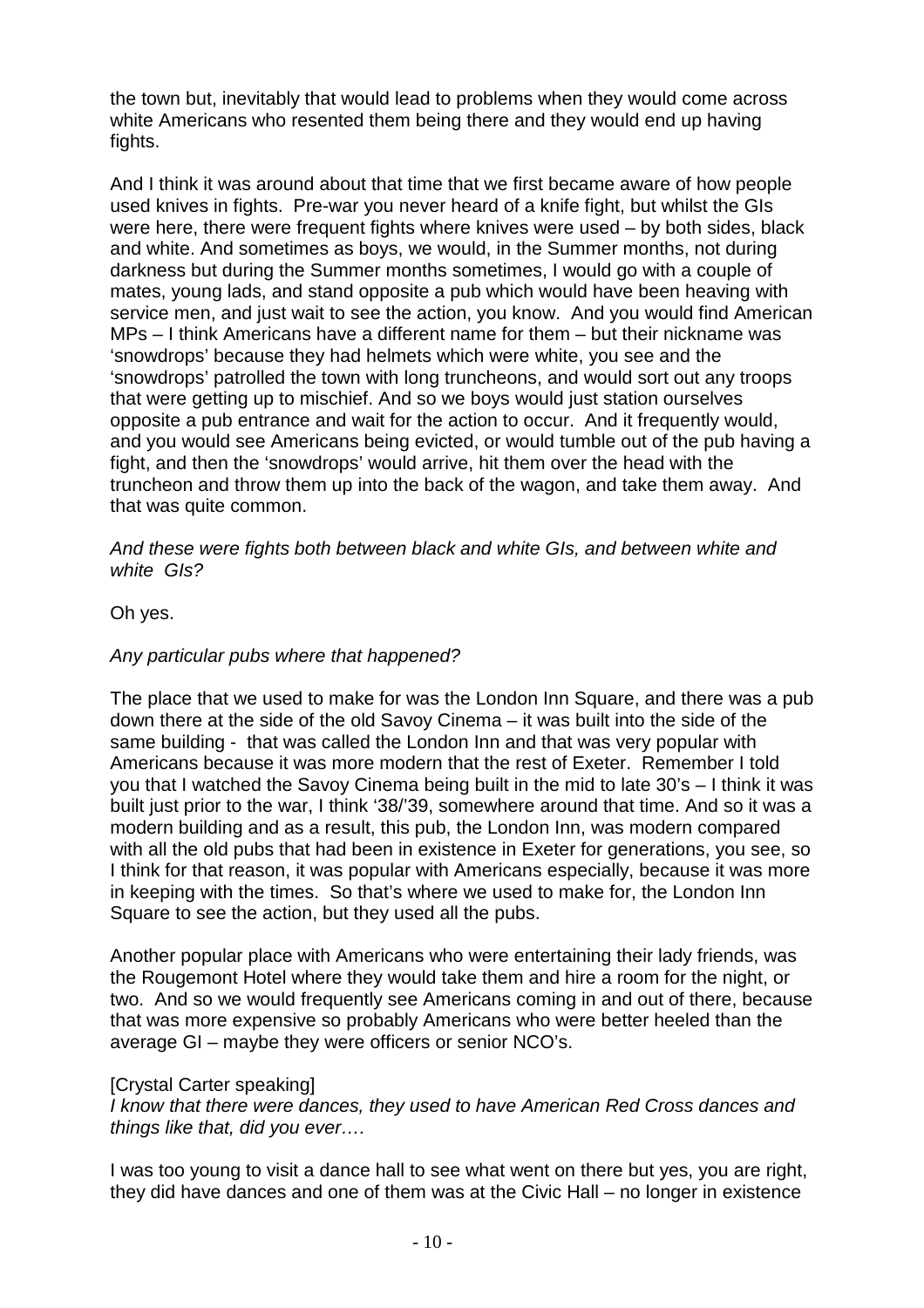– in Queen Street, the façade is still there, it's the entrance to the Guildhall shopping centre from Queen's Street, you've got steps and the big stone columns there – that was the entrance to the Civic Hall. That was popular with Americans. And a little classier joint was the Embassy Ballroom alongside the Rougemont Hotel – part of the Rougemont Hotel – that was a little classier. But as I say, I was yet to discover… I was of an age of innocence and yet to discover all these things that happened in later life.

## And did you go across the river at all, did you meet the black guys over the other side?

We went over the river, yes, there was nothing to stop us from going, but that was quite a long walk from Newtown, so we didn't go down to St Thomas very often – had no reason to go there. But we'd very often see… in latter times I think they must have relaxed the rule, probably found it too hard to enforce, because I can remember seeing black GIs walking quite freely around Exeter with the others. Rougemont and Northernhay Gardens was a very popular place for all troops but particularly Americans of a week-end, Saturdays and Sundays, they would just be lounging… Until the war, there were signs all about 'Keep off the grass' – you weren't allowed on the grass, the war changed that, and the Americans changed that and they would be lounging about all over, hundreds of them, and of course we would go in search of chewing gum, that's what we were after: 'Any gum chum?' because we couldn't get candy, or very little, I think 2ozs. a week was the ration, from memory, for sweets, and there was a very limited variety of sweets that you could obtain. But these Americans all came chewing so we thought: 'well, they've got chewing gum, let's see if we can get some'. They must have found it a little bit annoying really, to have all these kids constantly coming up saying: 'Any gum chum?' but they were very liberal and very friendly towards children, they would give you the gum if they had it to spare.

[Crystal:] I've heard it said sometimes where British children would ask: 'Any gum chum?' and the GIs would reply: 'Have you got a sister, mister?'

Oh yeh.

# Did you know of anyone around Newtown who met a GI, or who met one of the other sort of soldiers during the war?

Yeh, but we'd better be careful what we are saying… as kids we didn't worry about it too much, but British servicemen were very resentful of the Americans because I think, from what I've been told, the average American serviceman was paid about five times the amount the British serviceman would receive, and so they had money to entertain the opposite sex and attract the opposite sex. They had everything going for them, the Americans, they had the money, they had smart uniforms – the Americans wore – compared… the British soldier wore khaki serge, very thick, I mean I became a soldier myself eventually to do my National Service, but the British servicemen wore thick, khaki serge, the Americans wore uniforms which appeared to be made of a gabardine type of material, a smart cut, tailored and they were attractive I could tell. You know it's easy to see how ladies would be attracted to them, because they were good-looking fellows, I suppose there were a few not such good-looking ones, but even to we kids, we all thought the Americans are so much smarter than our own men, you know. They were good-looking fellows and they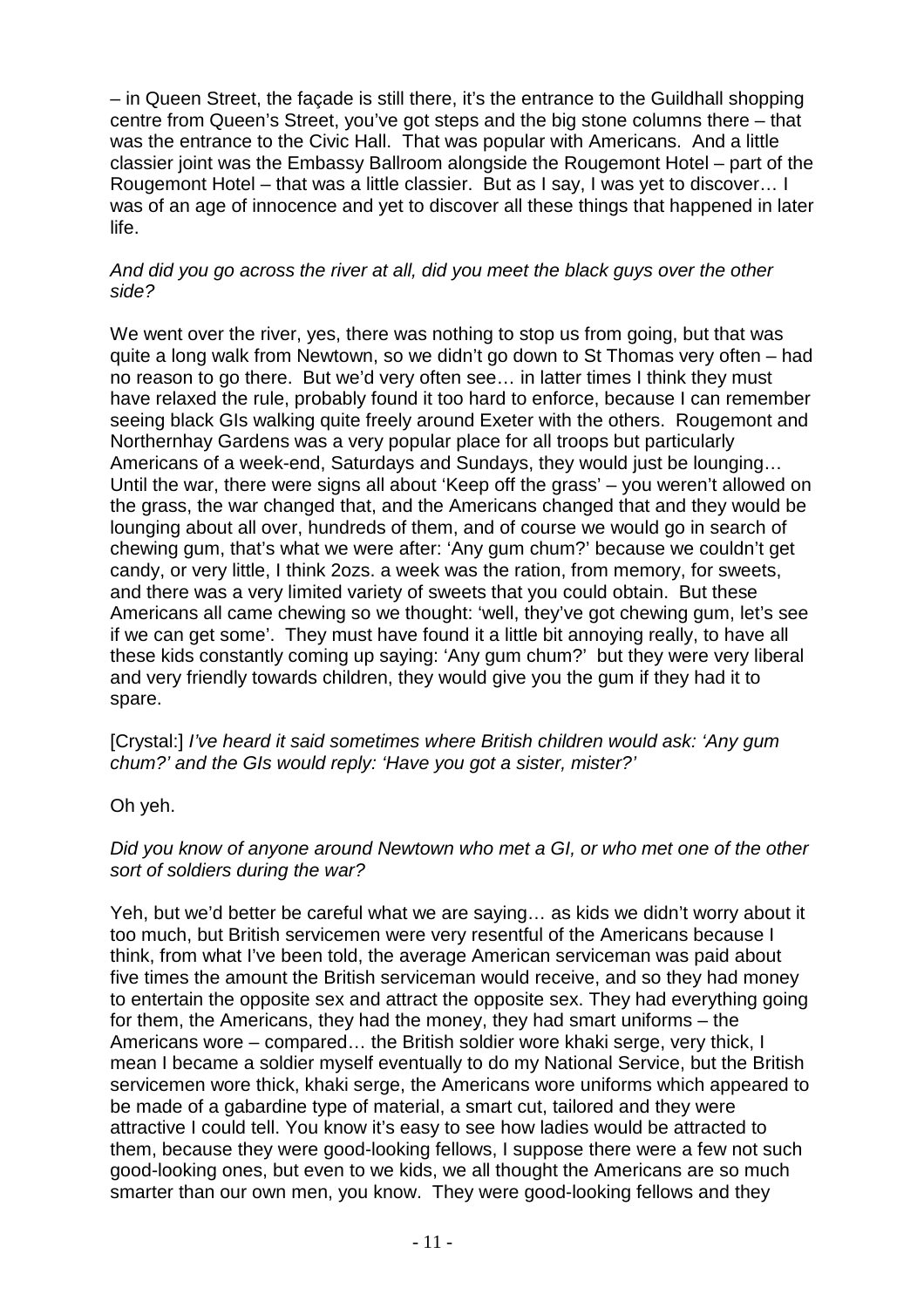were well-dressed and they had the money. And so they could treat girls very well and, as a consequence of that, we would see lots of girls and young ladies (and sometimes married ladies) that we knew of in our localities, who would quite openly be going out with American servicemen. And one or two ended up becoming pregnant and having children.

Part of that story is that there were, at the end of the war, so-called 'brown babies' who were children of black American GIs and white British girls, including some in Exeter. Do you remember that at all?

I can remember that happening, I can't say that I knew of any personally, no, but certainly I knew, even on the street where I lived, there were a couple of ladies who had children by white American GIs. Yes.

## I guess we'd better not ask any more about that [laughs].

I can remember the names of the people, but it wouldn't be fair to discuss names. And it's understandable how they found themselves in those situations really, looking back upon it, you know. Their own husbands, if they were married, were away serving often out of the country, overseas and here were these very attractive young men who weren't at all shy or bashful compared with the reserve that we British had, the Americans were very outgoing and didn't hesitate to tell a young lady that she was attractive and how would she like to go to the movies tonight etc etc.

## [Crystal] During the war did you ever.. people say they saw Americans playing baseball or football, did they ever come into your cricket pitch at Belmont Park?

No, I can remember the odd occasion when an American GI would be in the park, he would come over and kick a ball with us, you know, wanting to be friendly and join in. But I do recall one occasion when there was an American football game staged at St James' park, which is near where you live now, and I can't remember exactly… I think it was a navy team playing an army team, and the navy team I do recall was known as the Seabees. And the Seabees, that name came from CB - Construction Battalion, and they were stationed on Topsham Road which, as we speak, is now being developed as a huge housing estate. But right up until recent times, fairly recent years, that was Royal Navy stores because the Royal Navy took over those stores after the Americans left. But during the war years, those stores… we didn't realise till after they'd gone how vast the area was they occupied. But they erected a lot of Nissen huts there and they carried there the stores that they were keeping in readiness for D-Day. And in the American Navy, they had what they called a Construction Battalion and they were known as the Seabees - CB, they called them Seabees, and I remember this football game, which was free for us to go in and watch, we just discovered it by accident, I think, I don't think it was advertised – we boys were out and heard the noise and we went in. And here was the Construction Battalion playing an army team, I'm pretty sure they were playing an American army team, and each time they scored, they had a gun there which fired a blank. You know when I say a gun, it was a fairly substantial gun, and they fired this gun every time they scored, it was a blank. You just reminded me, I'd forgotten that.

## And they'd erected the posts for American football. Wow, I wouldn't have thought St James Park was long enough for that.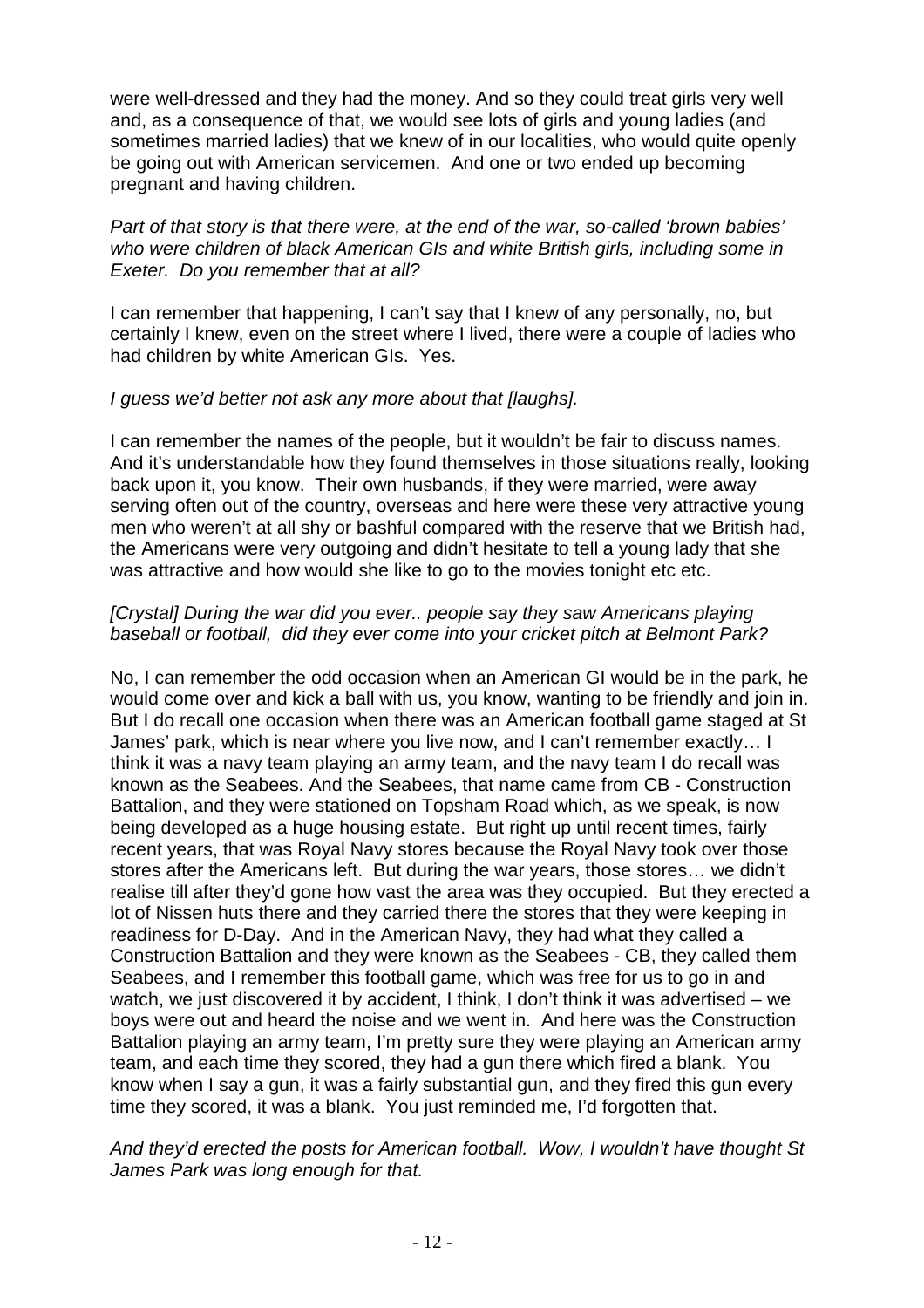Yes, well I suppose they adapted it.

[Crystal..] In the summertime I guessing, not in,,

I can't remember what time of year it was, but it was American football and, you know, they had all the kit, they were clothed in American football kit. That was quite novel for us because we'd not seen that.

# So were you convinced, or did you and your friends think it was rubbish? [laughs]

Yeh, we couldn't see the point of it, we couldn't understand what was going on, because every so often this gun would fire, and we would think: 'Why are they doing that' you know, then we'd twig that it was because that was a score, you know, and that's in fact what it was.

# Do you remember Polish or Czech RAF people in Exeter?

Indeed I do, 307 Squadron I think it was, and the reason why I have such good recollection, well reasonable recollection of that is, my friends, Geoffrey Sammels, who lived at No. 66 Portland Street, just a few doors up from me, even numbers on one side odd on the other, so that's only five doors away from me, Geoffrey Samuels parents had billeted on them a Polish airman with his wife. And, Mr Woyczinski, was his name, Mr Woyczinski, and Geoffrey and I, sometimes I'd go to play with Geoff, and Mr Woyczinski, because he flew at night he was oftentimes at home during the day. He was a pilot, a sergeant pilot, and I remember him as a very friendly chap who would often help Geoffrey and I sort out some meccano, he was particularly good with meccano and Geoffrey and I would be struggling to make something with this meccano set and Mr Woyczinski would say: 'Let me help you boys' you know, so yes I remember 307 Squadron. And whilst they were there, Mr & Mrs Woyczinski had a baby Michael, who a couple of years ago, I got to meet, through the Express and Echo, he'd written a letter in to the Express & Echo and I thought: 'I remember that, I remember him being born'. So he's been down here now and we've met and we correspond.

## Wonderful.

Yes, I remember his birth.

I'm interested to know how Sergeant Woyczinski's wife managed to get to England?

No, she was English and English girl.

## I wonder if they met in Exeter?

I don't know if they met in Exeter, but they met over here. I think they might have met elsewhere, because they were stationed somewhere else before coming to Exeter.

I think that's true yes. And, still on the war, do you remember any POWs, any German or Italian POWs?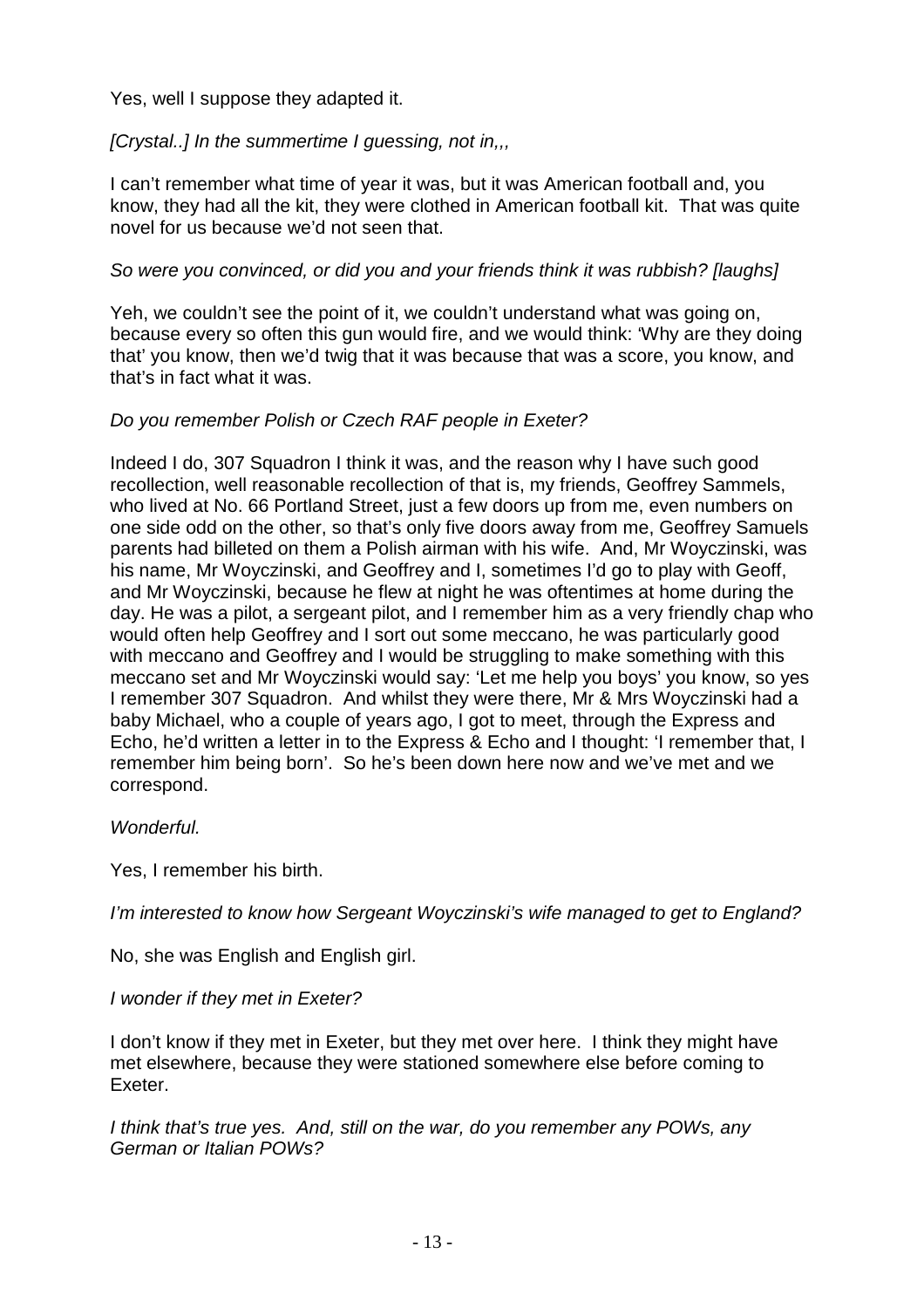Yes, we used to see them around because, after a while, when it was apparent that we were winning the war at last, they used to use them for various jobs on farms, agricultural labourers, and they were allowed a little freedom, and they were allowed to visit the town, and indeed go to the cinema. But they were easily recognisable because they had large patches sewn on, they wore like an English battledress blouse, and on the back of the blouse, I think it was a circle, a patch, I think that was how we were able to tell right away that they were POWs. So you would see POWs walking around quite freely and going to the cinema.

But I didn't get to know any POW until after the war, and I did get to meet a chap who was.. he'd been in the German navy and the ship was torpedoed and he'd been taken prisoner, but he didn't want to go back when he was released because his home was in East Germany and he didn't want to go back to live under the Russians and he stayed on, and he got a job as a waiter at the Imperial Hotel on New North Road. And my father used to frequent the Imperial Hotel and got to know this young waiter and brought him home, and I would have been, this would have been about 1947 or '48 because I can remember I was occasionally going to have a drink in a pub, although I might only just have been of age to do so, and this young chap wasn't a lot older than me, and father brought him home and introduced him to the family, and I've got recollections of going out to the pub with this chap, whose name was Horst Klippel. But he preferred to be known as 'Paul' because at that time, as you can appreciate, right after the war, anyone who was German was a little bit conscious of the fact that they'd been fighting us, and not only fighting us, but been up to other things that didn't exactly put them at the top of the popularity poll, and so Paul was very conscious of the fact, Horst, and so he asked to be known as Paul, and he'd tell people that he was newly introduced to, that he was Swiss, rather than German. It's just reminded me, I did know of another chap too, ex prisoner of war, who did the same thing, can't remember his name, but he used to drink in the same pubs that I used, and he used to tell people he was Swiss. Yes he was a nice chap.

## That's very interesting, and you sound remember where the POWs were particularly stationed?

There was a camp up, somewhere on Haldon Hill, top of Haldon, camp up there,

## In the woods sort of?

Yes I think it was. It was near Chudleigh, because this chap I'm telling you about, I got to know him, Paul, actually married a Chudleigh girl who he'd got to know when he was let out on day release from the prison, when they started easing the restrictions. Because the camp was in close proximity to Chudleigh, he wandered in to Chudleigh with a couple of his friends, I suppose, and got to meet this Chudleigh girl and he married her.

We've taken up a lot of your time, George..

Well, it's alright as it happens because my wife is... I should go and check on her presently and make sure she's alright.

I wonder if you remember from that time, or subsequently, anybody else, because you've got such a great memory, meeting anybody else in Exeter who was from anywhere else in the world?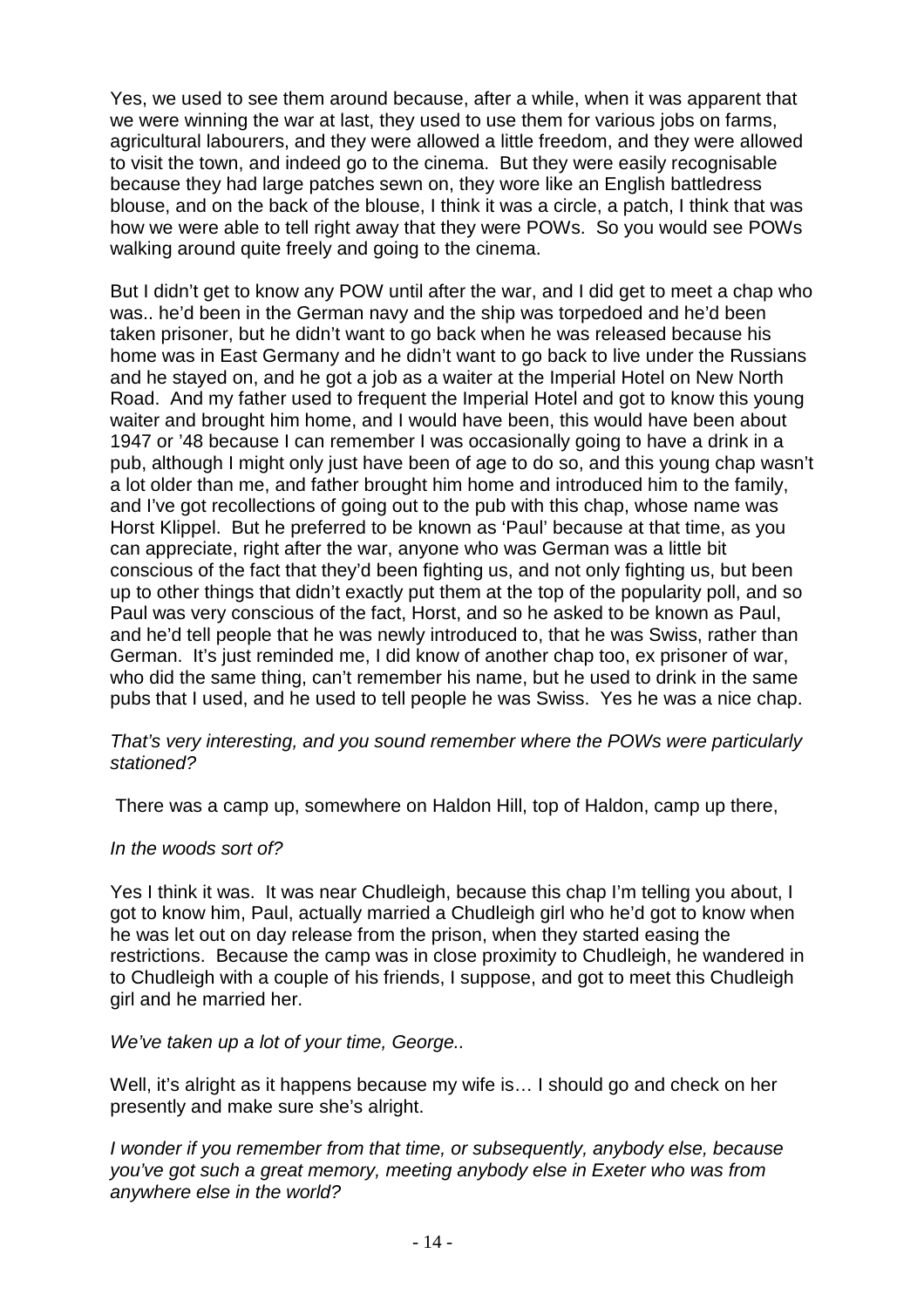## Anywhere else in the world?

# From anywhere at all, from Africa or Asia…

It was mostly Americans, Polish – I mean you are right, there was every nationality you could think of really, French people who were in the free French forces, people who were from other occupied parts of Europe, joined up the airforce and army and stuff. I can't remember getting to know any other nationalities, not getting to know them well.

## Do you remember any Imperial forces in Exeter, so people from West Africa or India or from the Caribbean?

No, no doubt they were here, because Exeter airport was RAF Exeter and there would have been chaps there probably in the RAF from West Indies maybe, Jamaica places like that, but I didn't get to know any of them personally. And at school, occasionally we'd get visits from American troops who would come in and speak to us and I remember on one occasion, when a couple of servicemen who were teachers back home in the States, they visited the school and spoke to us in Assembly. But I don't remember any other nationalities.

## Do you remember changing much on D-Day, so in the Summer of 1944 was there a sense of everyone leaving?

Yeah, a big exodus had taken place and we hadn't realised just how many of them had been there, and suddenly they're gone. We can remember watching rehearsals where the RAF planes would be towing gliders around Exeter on practise tows, but no-one knew when D-Day was going to take place, and this became quite common, you know, you'd look up and see planes towing gliders and you wouldn't know if it was a practise or not really. Just look up and wonder, yes the skies were quite busy in those days.

## I think I've run out of questions.

# [Crystal…] I've one question, I've heard that Joe Louis, the boxer was in Exeter. Do you remember, were you aware of that or…

I can remember kids talking about it in school and most people not believing it: 'No, no – Joe Louis, not over here no'. But there were boys in the school who lived in that area close to Topsham Barracks and I think that's where the fight took place that he staged, an exhibition bout it would have been, and boys who were from that part of the town, came in to school and said: 'oh yeh, that's what been happening, Joe Louis was at the Topsham Barracks' 'No, got that wrong, Joe Louis wouldn't have been doing that' but afterwards, we discovered it was true, he'd been here.

## George that's wonderful, thank you.

Well, I love talking about it all that time, as you can probably tell. They were interesting times and as I said at the onset, it was a time when we, as children, didn't know fear, we didn't know what it was to be fearful of these terrible things that were happening until… we started to get bombs dropped on us, and then we realised, you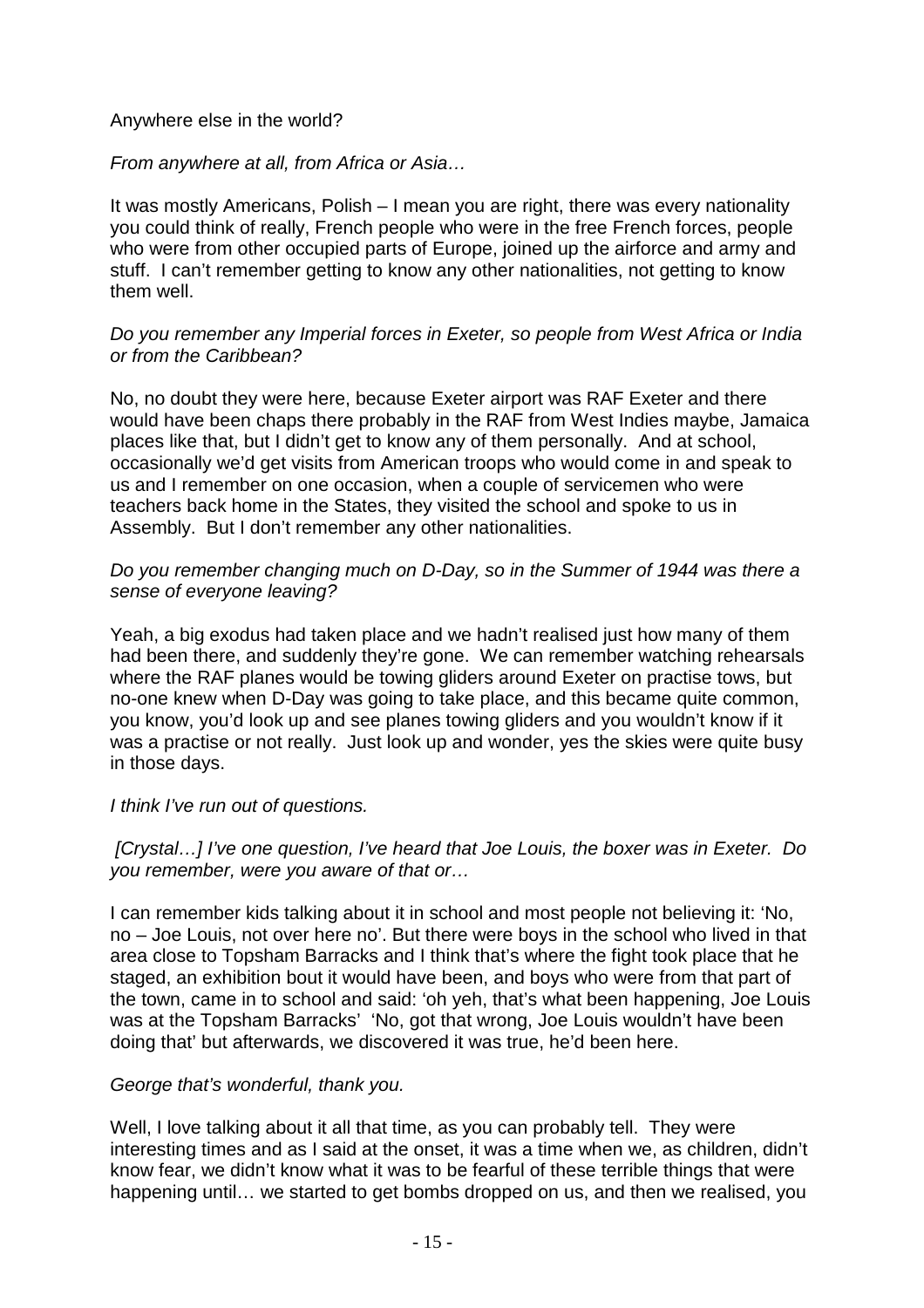know, you saw death and experienced people who had bereavements and stuff and terrible things that happened, lost their homes, then we realised that it was a bit more serious than we had previously thought.

# There were direct hits on Portland Street, weren't there?

Yes there were. In fact I think that was one of the things I mentioned to the Newtown Association. Prior to the Blitz, the Blitz was May '42, I think it was in April '42 when the sirens went and after a while you know these sirens would go quite frequently, because if the German planes were detected in any sort of reasonable sort of proximity to the city, they would sound the alarm because they didn't know if the planes were coming to raid the city or whether they were just passing to go somewhere else. And so the air-raid alarm would go frequently and oftentimes, you would get out of bed, you imagine what it is like to be woken in the middle of the night, you'd get out of bed, come down to take shelter, and then you're down for half an hour and the all-clear would go, you'd go back to bed for an hour and the siren would go again. And this would be going… and sometimes nothing would happen, there'd be no bombs dropped, and you'd get a bit blasé about it, you know, and you'd think: should I get out of bed, can't be bothered and then a bomb would drop, bombs would drop, and you'd think: 'My God, I'd better get out of here'. I forget what I started to say about that….

# Direct hit on Portland Street.

Oh yes, a direct hit on Portland Street. April '42, this particular night, my brother was home on leave from the Army, and he slept in the room, three storeys, he slept in the room right at the top. We'd been issued with what was known as a Morrison shelter. A Morrison shelter was a table structure but reinforced steel and it had a spring mesh in the bottom, you could put a mattress under there and make a bed in there, you see, which is what people used to do. Anyway, this night the siren went, mother got me up, father went out, as most able-bodied men did to fight fires and try to put out incendiaries if they landed, and generally look after the safety of the neighbours.

Mother and I took shelter, my brother, being a macho soldier, couldn't see the point of getting out of bed for an air-raid, so he stayed up in bed. Mother, who I must say from memory, used to be extremely nervous about air raids, she was all of a tremble and kept shouting up to my brother to come down, but he wouldn't come down. And then, all of a sudden, we hear this high-pitched whistle and we knew that was a bomb dropping. You'd hear these high-pitched screeching, whistling sounds you knew there was a bomb coming. And so that's followed by an almighty explosion and crash and a bang and dust and God knows what else. My mother by now, is almost hysterical thinking my brother is probably dead, the bomb's landed so close he's got to be dead. Although we were alright in the shelter. Seconds later, my brother comes diving head-long into the shelter. What had happened, opposite, round about No. 70 Portland Street (remember I lived at 56) this bomb had dropped into the middle of the road, destroyed houses on both sides, killing two members of one family. And a granite kerbstone, which must have been the length of that hearth and probably as deep, if not deeper, and about that thick, had been thrown up from the road and had come down through our house, and that's why it sounded, and made mother and I feel that our house had a direct hit. And that kerbstone came down through the house and embedded itself in the wooden kitchen floor. We didn't know that until the next morning, but my brother comes scuttling in. After the raid is over,